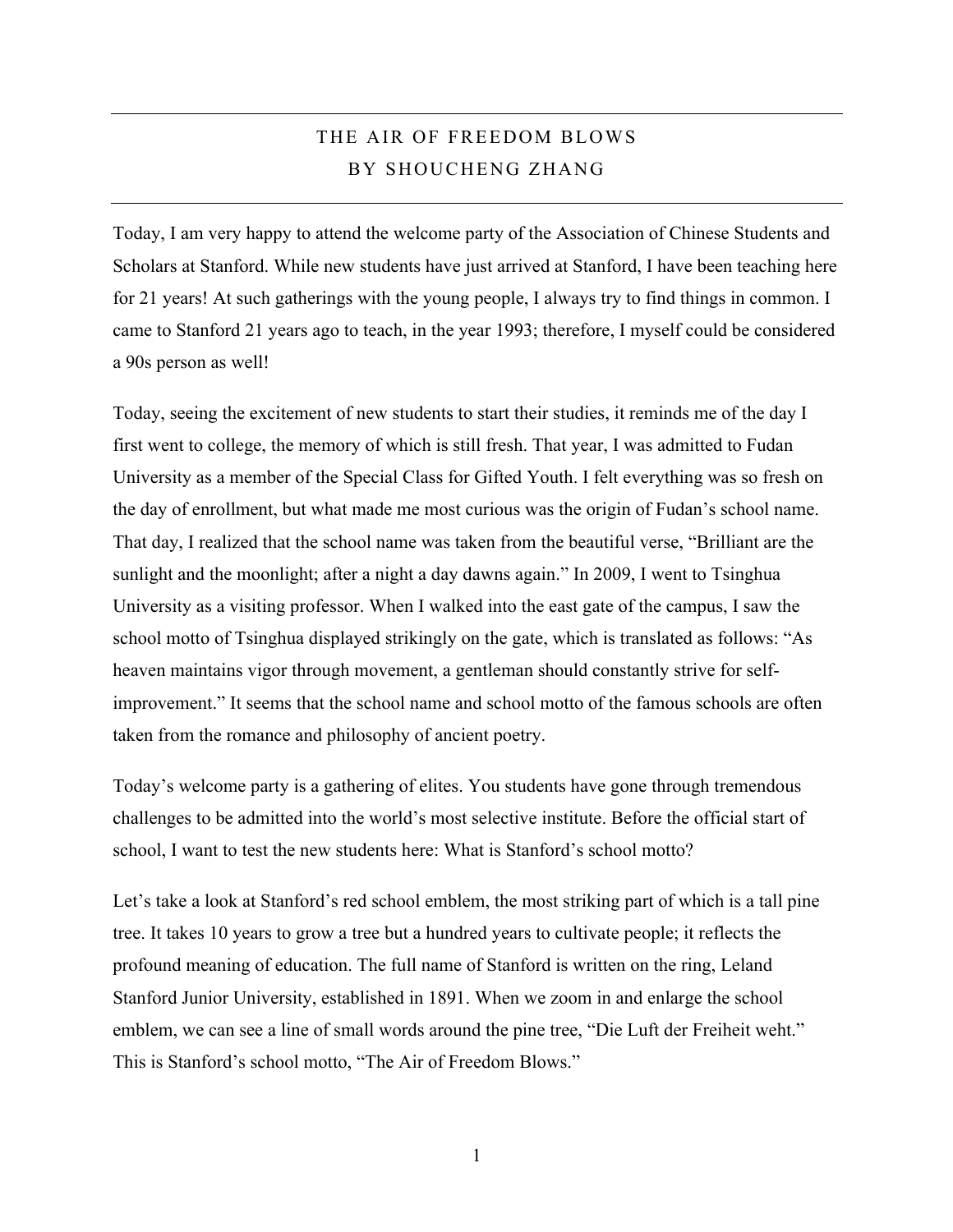This famous verse is from a German poet Ulrich von Hutten. He is a fellow townsman and contemporary of the printing inventor Johannes Gutenberg. The invention of printing widely spread the knowledge of mankind and brought Europe out of the dark Middle Ages. Renaissance and religious reform made the wind of freedom blow throughout the continent of Europe. You would be curious about why a famous American university would use a German verse as its school motto? Today, universities in the U.S. can be divided into two categories: Research Universities and Liberal Arts Colleges. Famous universities such as Stanford, Harvard, and Princeton are all research universities. The close integration of education and research is a principle first proposed by the famous German educator William von Humboldt. When Stanford University was founded, today's world famous universities were still unknown. The world's famous universities at that time were all in Germany. The first president of Stanford praised the German-style school spirit. In order to create a culture of freedom in enquiry for teachers and students, this sentence from an immortal German poem was used as the school motto. After merely 100 years, it is this school spirit of freedom and creativity that has made Stanford a world-class institute. This is a miracle in the history of education!

What is the true Stanford atmosphere? For students who have just left their home and flown across the ocean to Stanford, maybe the first reaction would be that this is the atmosphere without pm2.5! Indeed, Stanford's atmosphere contains a taste of innocent freedom. To understand this, we may first look at a kindergarten at Stanford, next door to our gathering today, called Bing Nursery School. Walking into the kindergarten, one feels like stepping into the Garden of Eden. The children there don't have any set curriculum, and they play in the yard without any worries. The ratio of teachers to students is as high as 1:3 or 1:2. Some teachers would be drawing pictures in the yard, some playing Rubik's Cube, some telling children stories, and some working on geometric puzzles. When the kids get tired from what they are doing, they would develop curiosity to do something else. Some would gather around the teachers to listen to stories, and some would start to draw or paint. This curiosity-driven learning style is a good manifestation that the air of free choice that flows on campus. Stanford's undergraduate education also learned from the successful experience of Bing School's early childhood education and introduced the Freshman Introductory Seminars. Senior professors teach these special courses to freshmen; the number of students per class is limited to 18 or less. The teachers develop some interesting courses to stimulate the curiosity of students, such as "physics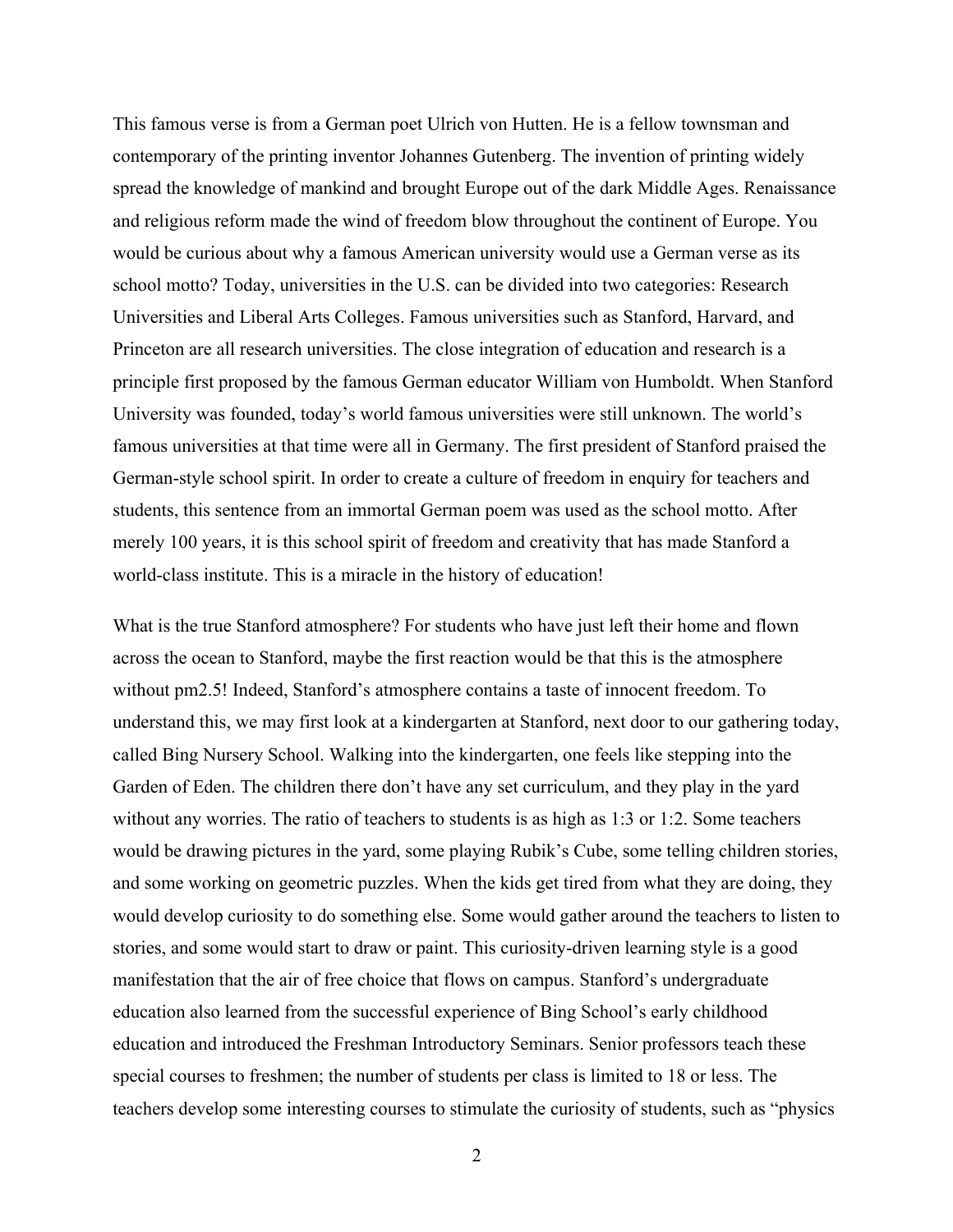in photography," "molecular gastronomy," "evolution and love," and "architecture in Ancient Roman era." For students who have studied under the indoctrinated and regimented education system in China, their technical knowledge is very solid, but there is a lack of curiosity-driven learning. Some students have not found their true interest or passion. You have now come to Stanford. I advise everyone to breathe in the air of free choice. Choose a few courses that are not related to your major, broaden your horizons, find your childhood curiosity, find your own sparks, and inspire yourself.

Stanford's air of freedom is also fully reflected in the freedom of teachers to choose their research directions. Research in academic institutions needs the financial support from the government. Sometimes, the government's policy encourages and supports research that tends to be utilitarian, short-sighted, and with quick results. Because Stanford is a private school, it can make full use of its private donations to provide teachers with a free atmosphere for scientific research, and let their curiosity determine their research directions. When I first came to Stanford, I applied for research funding from a number of research foundations but were rejected. However, when Stanford considered my tenure, it was not concerned with my failure in obtaining research funding. I was promoted to a tenured professorship a year later as an exception to the rule. This is rarely possible in public universities. Only with a long-term vision, can you truly create an atmosphere of freedom. This is why American private universities can do far better than public universities.

You students have now come to Stanford and have the opportunity to learn and work side by side with the masters. What do you need to learn from them? The truth of science is objective, but the process of seeking knowledge is often subjective. Masters often obtain knowledge by seeking beauty! Einstein found the eternal truth precisely because he believed in the beauty of the universe. Harvard University's school motto is only one word, the Latin word "Veritas," which means the truth. However, the objective truths of science can often be learned from books, while the character and styles of the masters, as well as their aesthetics and choices, can only be learned by studying and working with them. The combination of truth, goodness, and beauty, I think, is the highest mission of education. Some technical knowledge may be forgotten and replaced. But the passion, character, and style of seeking knowledge can stay with you for life!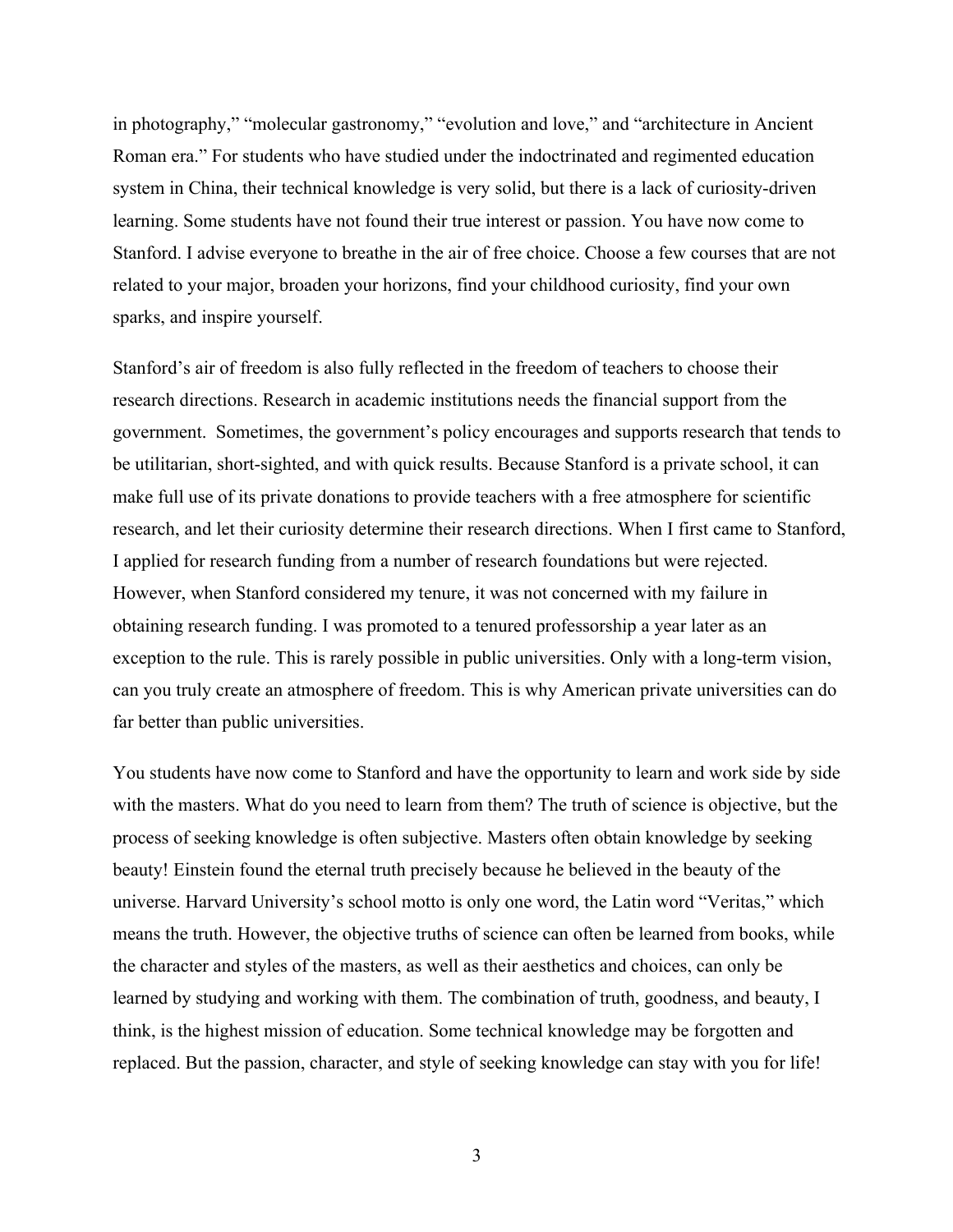In the 1930s, Stanford University was still unknown, and the US economy was in the Great Depression. When the Dean of the School of Engineering Fred Terman saw two outstanding students unable to find a job after graduation, he wrote a \$5,000 check to encourage them to start a business. Today their company is the world-renowned HP Company. With generations of aspiring followers, there have been many other outstanding companies, such as Sun, Cisco, Yahoo, Google, and VMware, all founded by Stanford teachers and students. If the high-tech companies founded by Stanford alumni were grouped together to become an independent economy, its GDP would rank about tenth in the world. This amazing number is a miracle created by the air of freedom. At the end of the 19th century, William von Humboldt proposed an educational philosophy combining research and teaching. Today, the world's top universities are all research universities. What Fred Terman established at Stanford is the "three-in-one" mode of education, research, and entrepreneurship. It is the further development of Humboldt's spirit. Scientific research transforms the invested wealth into knowledge, and entrepreneurship transforms knowledge into greater wealth. Successful teachers and students donate wealth to the university's education. With the promotion of such an air of freedom, the snowball grows larger and larger. You students have come to Stanford today. It is the only university in the world where you can truly experience this "three in one." You can take a course on entrepreneurship, go to a startup company or an investment company for an internship, or even co-found a startup company with like-minded students. Maybe the next miracle will happen from you!

At the most difficult moment of the American Independence War, the U.S. President John Adams wrote to his wife, "I must study politics and war, so our sons can study mathematics and science in order to give their children an opportunity to study arts and culture." Today, being together with you, I truly feel that the 90s generation is a uniquely fortunate one in Chinese history. The hard work of your father's generation has built a rich material civilization, so that your generation can live without any worries, truly make the most free choice, and pursue your own interests and dreams. Looking back at history, the flourishing development of science and culture often follows the rapid growth of the economy. The second part of the quote of Adams is important, as is the third part. The development of science and technology has created a material civilization but sometimes brought a spiritual vacuum as well. With art and culture, our life becomes rich and colorful. Whenever I am lost in research, I often walk to the Cantor Arts Center at Stanford, where there is my favorite Rodin sculpture, "The Thinker." His meditation